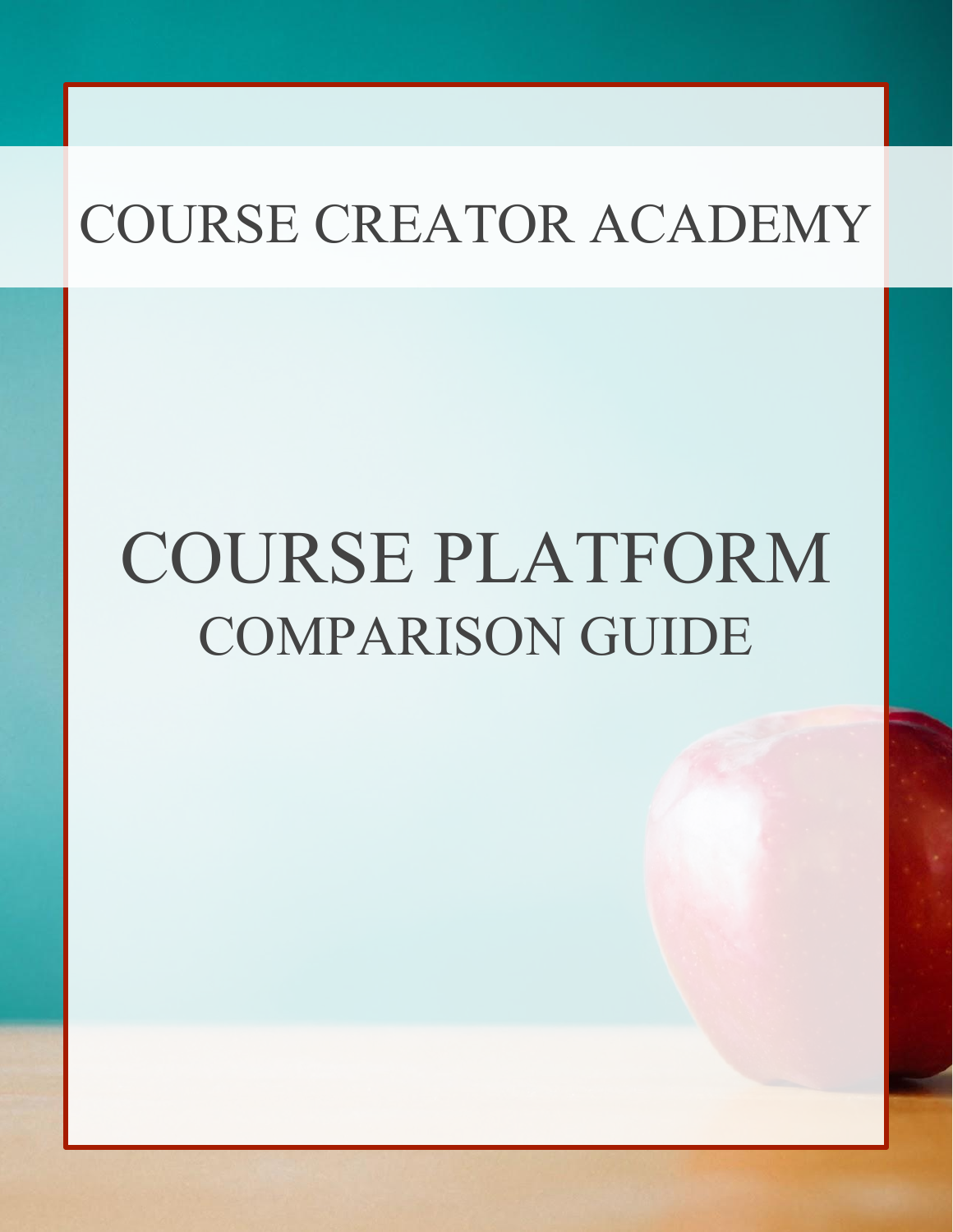#### Module 4 | Build Your Course

### PLATFORM COMPARISON GUIDE

| <b>SOFTWARE</b> | <b>FEATURES</b>                                                                                                                                                                                                                                      | <b>INTEGRATIONS</b>                                                                                                                            | <b>PRICE</b>                                    | <b>SUMMARY</b>                                                                                                                                                                                  |
|-----------------|------------------------------------------------------------------------------------------------------------------------------------------------------------------------------------------------------------------------------------------------------|------------------------------------------------------------------------------------------------------------------------------------------------|-------------------------------------------------|-------------------------------------------------------------------------------------------------------------------------------------------------------------------------------------------------|
| Teachable       | - multimedia<br>lessons<br>- sales pages<br>- page builder<br>- mobile friendly<br>- quizzes<br>- discussion forums<br>- built-in email<br>service<br>- analytics<br>- affiliate program<br>- independent, 3rd<br>party platform                     | $-$ API<br>- PayPal<br>- Stripe<br>- Maestro<br>- MailChimp<br>- Convertkit<br>- AWeber<br>- Infusionsoft<br>- Mixpanel<br>- Vizia<br>- Zapier | Free<br>\$39/month<br>\$99/month<br>\$399/month | Overall, my top<br>pick. All the<br>features most<br>course creators<br>need, offered at<br>an affordable<br>price.                                                                             |
| Kajabi          | - website themes<br>- multimedia<br>lessons<br>- sales pages<br>- page builder<br>- mobile friendly<br>- quizzes<br>- discussion forums<br>- built-in email<br>service<br>- analytics<br>- affiliate program<br>- independent, 3rd<br>party platform | $-$ API<br>- Clickfunnels<br>- PayPal<br>- Stripe<br>- MailChimp<br>- Convertkit<br>- AWeber<br>- Infusionsoft<br>- Zapier                     | \$129/month<br>\$389/month                      | This full-feature<br>platform allows<br>you to create a<br>website, course,<br>membership<br>site, and even<br>complete sales<br>funnels. It's a<br>1-stop shop<br>with a premium<br>price tag. |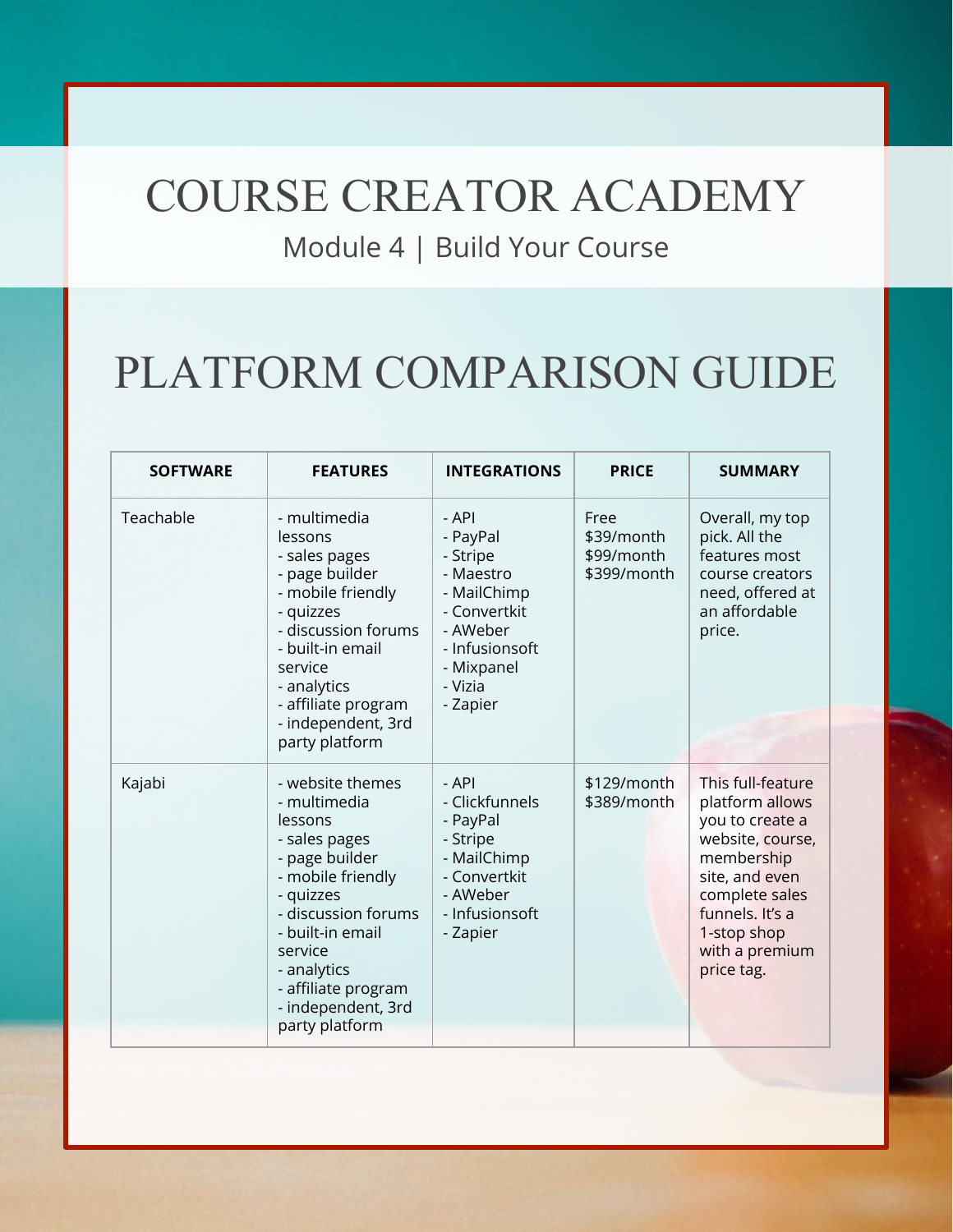#### Module 4 | Build Your Course

| <b>SOFTWARE</b>                | <b>FEATURES</b>                                                                                                                                                                                                                                                                                          | <b>INTEGRATIONS</b>                                                                                                                                                  | <b>PRICE</b>                                        | <b>SUMMARY</b>                                                                                                                                                                                                                                          |
|--------------------------------|----------------------------------------------------------------------------------------------------------------------------------------------------------------------------------------------------------------------------------------------------------------------------------------------------------|----------------------------------------------------------------------------------------------------------------------------------------------------------------------|-----------------------------------------------------|---------------------------------------------------------------------------------------------------------------------------------------------------------------------------------------------------------------------------------------------------------|
| <b>Restrict Content</b><br>Pro | - Password protects<br>content on your<br>website<br>- customer<br>dashboard<br>- monthly<br>subscriptions<br>- subscription levels<br>- upgrades/<br>Downgrades<br>- discounts<br>- email members<br>- works with any<br>theme                                                                          | - API<br>- WooCommerce<br>- Stripe<br>- Paypal<br>- authorize.net<br>- Braintree<br>- 2checkout<br>- Mailchimp<br>- Campaign<br>monitor<br>- Mailpoet<br>- LearnDash | \$99/year<br>\$149/year<br>\$249/year<br>\$499/once | This basic<br>plugin gets the<br>job done.<br>Through its<br>integration with<br>WooCommerce<br>and various<br>payment<br>processors,<br>customers can<br>purchase access<br>to restricted<br>access pages on<br>your existing<br>Wordpress<br>website. |
| AccessAlly                     | - shopping cart<br>- free trials<br>- upsells<br>- password protects<br>content on your<br>website<br>- cross-selling<br>dashboard<br>- affiliate program<br>- coupons<br>- instant or drip<br>content<br>- track user<br>progress<br>- homework<br>submission<br>- quizzes<br>- works with any<br>theme | - API<br>- Infusionsoft<br>- ActiveCampaign<br>- Convertkit<br>- Ontraport<br>- Drip<br>- Zapier<br>- Stripe<br>- Paypal                                             | \$65/month<br>\$82/month                            | Accessally is a<br>full-feature<br><b>WordPress</b><br>plugin that<br>allows you to<br>build courses<br>and<br>membership<br>sites. It includes<br>shopping cart<br>functionality<br>and many<br>features to<br>increase sales.                         |